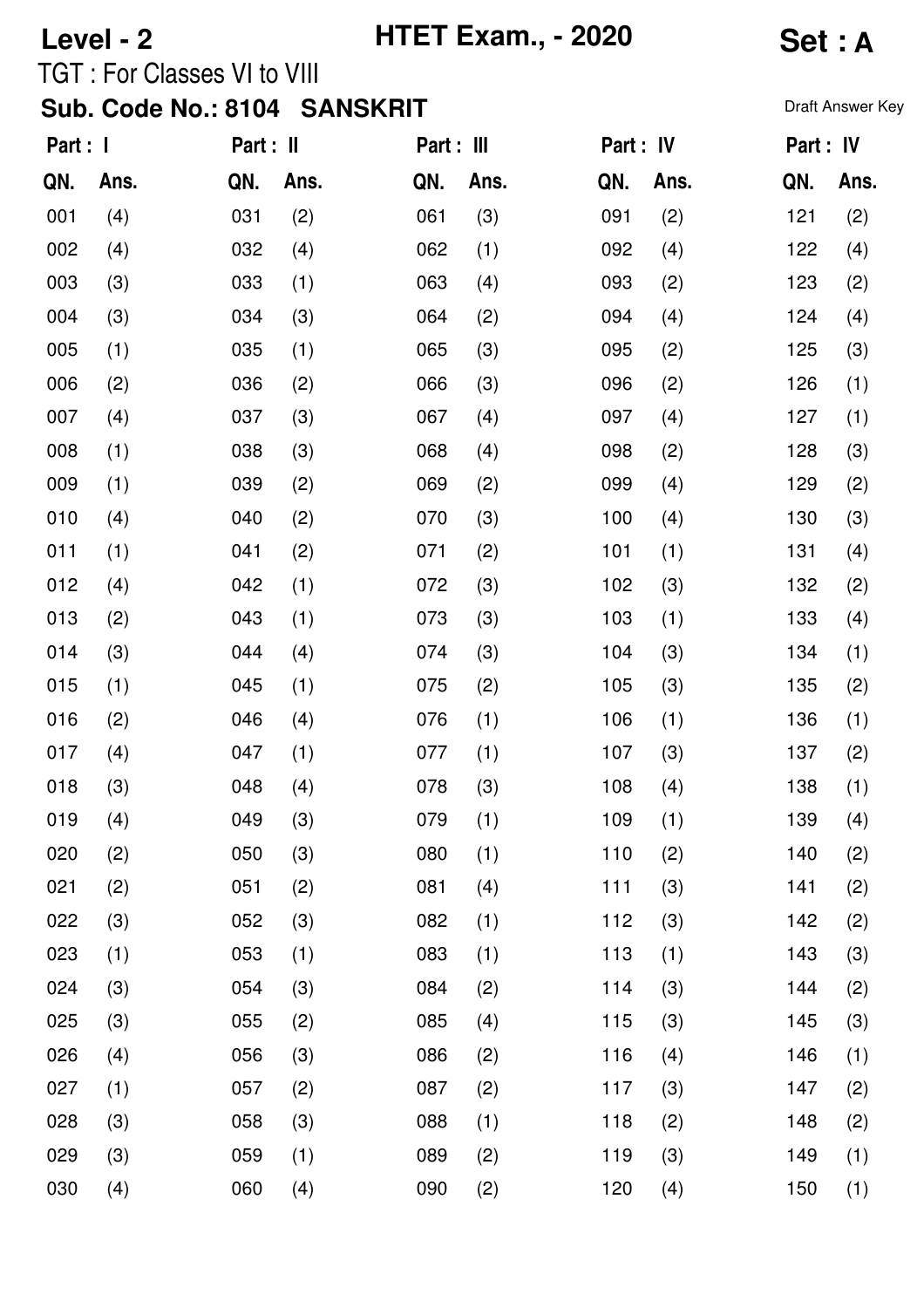# **Level - 2 HTET Exam., - 2020 Set : B**

TGT : For Classes VI to VIII

| Part : I |      | Part : II |      | Part : III |      | Part : IV |      | Part : IV |      |
|----------|------|-----------|------|------------|------|-----------|------|-----------|------|
| QN.      | Ans. | QN.       | Ans. | QN.        | Ans. | QN.       | Ans. | QN.       | Ans. |
| 001      | (3)  | 031       | (4)  | 061        | (2)  | 091       | (1)  | 121       | (4)  |
| 002      | (4)  | 032       | (3)  | 062        | (3)  | 092       | (4)  | 122       | (1)  |
| 003      | (2)  | 033       | (3)  | 063        | (2)  | 093       | (2)  | 123       | (3)  |
| 004      | (2)  | 034       | (2)  | 064        | (3)  | 094       | (4)  | 124       | (1)  |
| 005      | (4)  | 035       | (1)  | 065        | (1)  | 095       | (3)  | 125       | (2)  |
| 006      | (4)  | 036       | (2)  | 066        | (1)  | 096       | (4)  | 126       | (1)  |
| 007      | (3)  | 037       | (3)  | 067        | (1)  | 097       | (2)  | 127       | (2)  |
| 008      | (4)  | 038       | (1)  | 068        | (4)  | 098       | (4)  | 128       | (1)  |
| 009      | (1)  | 039       | (2)  | 069        | (3)  | 099       | (3)  | 129       | (1)  |
| 010      | (1)  | 040       | (4)  | 070        | (3)  | 100       | (1)  | 130       | (4)  |
| 011      | (3)  | 041       | (2)  | 071        | (1)  | 101       | (4)  | 131       | (3)  |
| 012      | (3)  | 042       | (1)  | 072        | (3)  | 102       | (3)  | 132       | (2)  |
| 013      | (4)  | 043       | (2)  | 073        | (2)  | 103       | (3)  | 133       | (1)  |
| 014      | (1)  | 044       | (1)  | 074        | (1)  | 104       | (3)  | 134       | (2)  |
| 015      | (1)  | 045       | (1)  | 075        | (4)  | 105       | (2)  | 135       | (2)  |
| 016      | (4)  | 046       | (3)  | 076        | (3)  | 106       | (3)  | 136       | (2)  |
| 017      | (2)  | 047       | (1)  | 077        | (2)  | 107       | (4)  | 137       | (1)  |
| 018      | (1)  | 048       | (3)  | 078        | (4)  | 108       | (2)  | 138       | (3)  |
| 019      | (3)  | 049       | (1)  | 079        | (3)  | 109       | (1)  | 139       | (2)  |
| 020      | (2)  | 050       | (4)  | 080        | (3)  | 110       | (3)  | 140       | (1)  |
| 021      | (4)  | 051       | (1)  | 081        | (1)  | 111       | (3)  | 141       | (2)  |
| 022      | (1)  | 052       | (2)  | 082        | (2)  | 112       | (1)  | 142       | (4)  |
| 023      | (2)  | 053       | (2)  | 083        | (1)  | 113       | (3)  | 143       | (2)  |
| 024      | (3)  | 054       | (2)  | 084        | (2)  | 114       | (2)  | 144       | (3)  |
| 025      | (3)  | 055       | (3)  | 085        | (2)  | 115       | (2)  | 145       | (2)  |
| 026      | (1)  | 056       | (4)  | 086        | (4)  | 116       | (2)  | 146       | (4)  |
| 027      | (3)  | 057       | (3)  | 087        | (2)  | 117       | (4)  | 147       | (3)  |
| 028      | (3)  | 058       | (4)  | 088        | (2)  | 118       | (4)  | 148       | (2)  |
| 029      | (4)  | 059       | (3)  | 089        | (4)  | 119       | (1)  | 149       | (4)  |
| 030      | (4)  | 060       | (3)  | 090        | (1)  | 120       | (3)  | 150       | (2)  |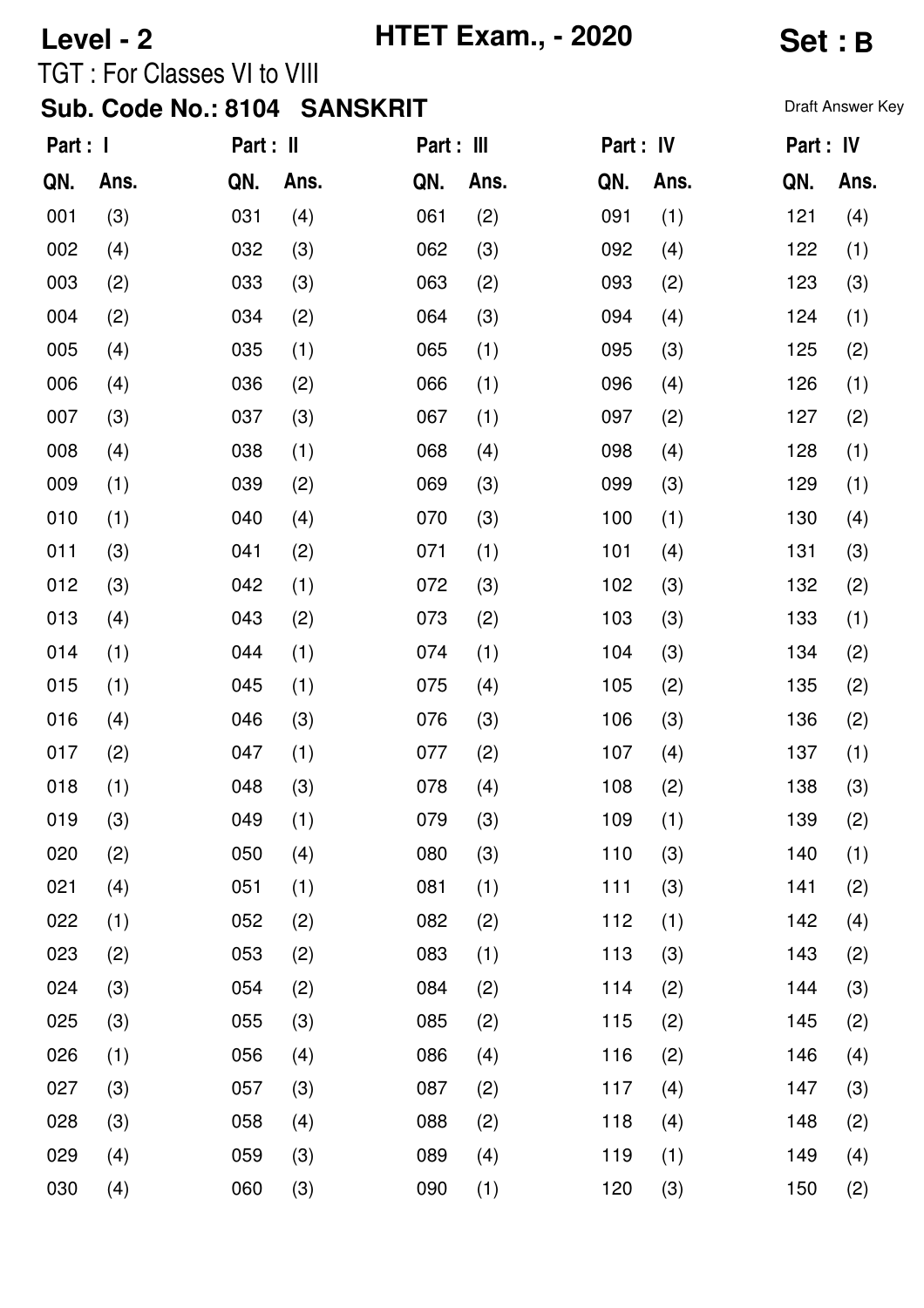## **Level - 2 HTET Exam., - 2020 Set : C**

TGT : For Classes VI to VIII

| Part : I |      | Part : II |      | Part : III |      | Part : IV |      | Part : IV |      |
|----------|------|-----------|------|------------|------|-----------|------|-----------|------|
| QN.      | Ans. | QN.       | Ans. | QN.        | Ans. | QN.       | Ans. | QN.       | Ans. |
| 001      | (3)  | 031       | (1)  | 061        | (3)  | 091       | (4)  | 121       | (2)  |
| 002      | (2)  | 032       | (4)  | 062        | (3)  | 092       | (3)  | 122       | (3)  |
| 003      | (3)  | 033       | (2)  | 063        | (2)  | 093       | (4)  | 123       | (1)  |
| 004      | (4)  | 034       | (3)  | 064        | (4)  | 094       | (3)  | 124       | (2)  |
| 005      | (1)  | 035       | (2)  | 065        | (2)  | 095       | (3)  | 125       | (3)  |
| 006      | (2)  | 036       | (3)  | 066        | (2)  | 096       | (2)  | 126       | (3)  |
| 007      | (4)  | 037       | (2)  | 067        | (1)  | 097       | (3)  | 127       | (3)  |
| 008      | (3)  | 038       | (3)  | 068        | (1)  | 098       | (1)  | 128       | (4)  |
| 009      | (4)  | 039       | (1)  | 069        | (3)  | 099       | (2)  | 129       | (2)  |
| 010      | (4)  | 040       | (2)  | 070        | (2)  | 100       | (3)  | 130       | (4)  |
| 011      | (3)  | 041       | (1)  | 071        | (4)  | 101       | (2)  | 131       | (2)  |
| 012      | (1)  | 042       | (2)  | 072        | (3)  | 102       | (4)  | 132       | (2)  |
| 013      | (4)  | 043       | (4)  | 073        | (1)  | 103       | (4)  | 133       | (2)  |
| 014      | (2)  | 044       | (1)  | 074        | (3)  | 104       | (4)  | 134       | (2)  |
| 015      | (1)  | 045       | (1)  | 075        | (1)  | 105       | (2)  | 135       | (2)  |
| 016      | (2)  | 046       | (3)  | 076        | (4)  | 106       | (2)  | 136       | (1)  |
| 017      | (1)  | 047       | (3)  | 077        | (3)  | 107       | (3)  | 137       | (2)  |
| 018      | (3)  | 048       | (2)  | 078        | (3)  | 108       | (3)  | 138       | (1)  |
| 019      | (3)  | 049       | (4)  | 079        | (1)  | 109       | (4)  | 139       | (4)  |
| 020      | (3)  | 050       | (2)  | 080        | (3)  | 110       | (1)  | 140       | (1)  |
| 021      | (1)  | 051       | (3)  | 081        | (2)  | 111       | (2)  | 141       | (4)  |
| 022      | (4)  | 052       | (4)  | 082        | (2)  | 112       | (4)  | 142       | (1)  |
| 023      | (1)  | 053       | (4)  | 083        | (4)  | 113       | (1)  | 143       | (4)  |
| 024      | (4)  | 054       | (1)  | 084        | (1)  | 114       | (3)  | 144       | (2)  |
| 025      | (1)  | 055       | (2)  | 085        | (2)  | 115       | (1)  | 145       | (1)  |
| 026      | (4)  | 056       | (1)  | 086        | (1)  | 116       | (3)  | 146       | (1)  |
| 027      | (2)  | 057       | (3)  | 087        | (1)  | 117       | (1)  | 147       | (3)  |
| 028      | (3)  | 058       | (3)  | 088        | (4)  | 118       | (3)  | 148       | (1)  |
| 029      | (3)  | 059       | (3)  | 089        | (2)  | 119       | (4)  | 149       | (2)  |
| 030      | (4)  | 060       | (1)  | 090        | (2)  | 120       | (2)  | 150       | (2)  |